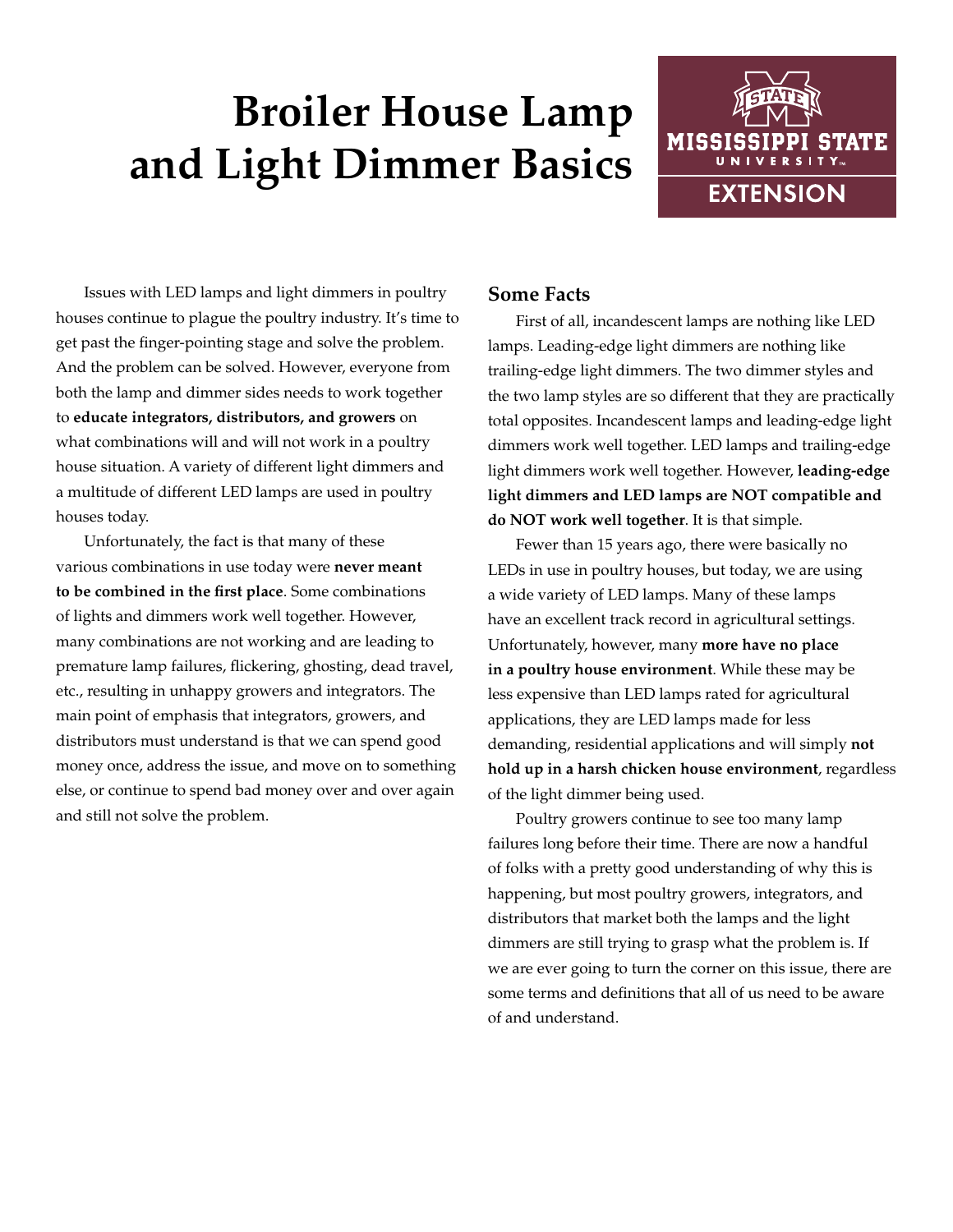**Omni-directional lamp (omni)** – A residential-grade lamp that gives off light in all directions—top, sides, and bottom of the lamp. A good lamp in a chicken house puts light directly on the floor where the chickens are located. Most of the light directed to the walls and ceiling is wasted in a chicken house because the chickens are on the floor. The net effect is that only 50–60 percent of an omni's light output reaches the birds.

**Directional lamp** – Emits a wall of parallel rays in the direction that the light is facing. A light hanging from the ceiling puts almost all its light on the floor.

**Beam spread** – The amount of effective space a light covers from different distances.

**Watt** – The basic unit of electrical power; amount of energy an item needs to function; equal to current (amps) multiplied by voltage (volts). Wattage **is not** a measure of light output.

**Lumen** – The total amount of visible light output from a lamp (brightness).

**Foot candle (fc)** – Aa non-metric unit of light intensity defined as 1 lumen per square foot. (1 fc =  $\sim$ 10.76 lux).

**Lux** – Metric unit of light intensity defined as 1 lumen per square meter.

**Dead travel** – When changing the light dimmer setting produces no visible change in light level. This happens because, unlike incandescent lights, LEDs do not dim in a linear fashion.

**Ghosting** – When light is still visible from the LED lamps even when the dimmer is fully off. This can occur because LEDs operate on DC instead of AC power. The driver in the lamp is trying to find enough current, even though the dimmer switch may be off, to keep the lamp burning. It may also occur if the circuitry is too old or poorly maintained to properly regulate smooth current flow.

**Drop out** – When the LED lamp shuts off completely at a low dimmer level instead of continuing to dim down.

**Pop on** – When the LED lamp suddenly turns on completely instead of gradually coming on as the dimmer switch is raised from the fully off position.

**Flicker** – Results from a limited amount of current being applied by the driver that is not enough to keep a constant current flow to the individual LEDs in the lamp.

**Leading-edge dimming** – Uses a current that is turned off as the AC waveform begins, right **after** it crosses zero. It is commonly used with incandescent lamps and produces a rush of voltage every half cycle, resulting in a high inrush of current to the light source.

**Trailing-edge dimming** – Uses a current that is turned off as the AC waveform ends, just **before** it crosses zero. This type of dimming is designed for lamps with electronic drivers (CFLs and LEDs) and does not result in a rush of voltage (and, in turn, an inrush of current) to the light source.

**Triode alternating-current (TRIAC) dimmer** – Designed for resistive loads such as incandescent or halogen lights. Leading-edge dimmers typically use TRIAC switches to control power. Unfortunately, these dimmers are not compatible with LEDs because LEDs do not appear as a resistive load to the dimmer, and the LED drivers will not perform as expected with TRIAC dimmers. LEDs are a capacitive load, not a resistive load.

**Metal oxide semiconductor field effect transistor (MOSFET) dimmer** – A semiconductor device widely used for switching purposes. MOSFET devices can control the voltage and current flow between the source and drain terminals. Trailing-edge dimmers often use MOSFET rather than TRIAC switches. Trailing-edge dimmers are much newer than leading-edge dimmers and were developed, in part, to eliminate the high inrush current when dimming low-voltage lamps. MOSFET dimmers offer better performance with the capacitive nature of LED drivers.

Determining proper light level in a broiler house is difficult without a light meter (Figure 1). Many service technicians now carry light meters. LED light meters cost less than \$150. Take light measurements at bird level at various locations (directly under a lamp, between lamps, at a wall, etc.) to determine light levels in the house (Figure 2). Different **light dimmers often dim differently because of how the lighting curve in the dimmer responds**. As a result, light levels may be different between houses even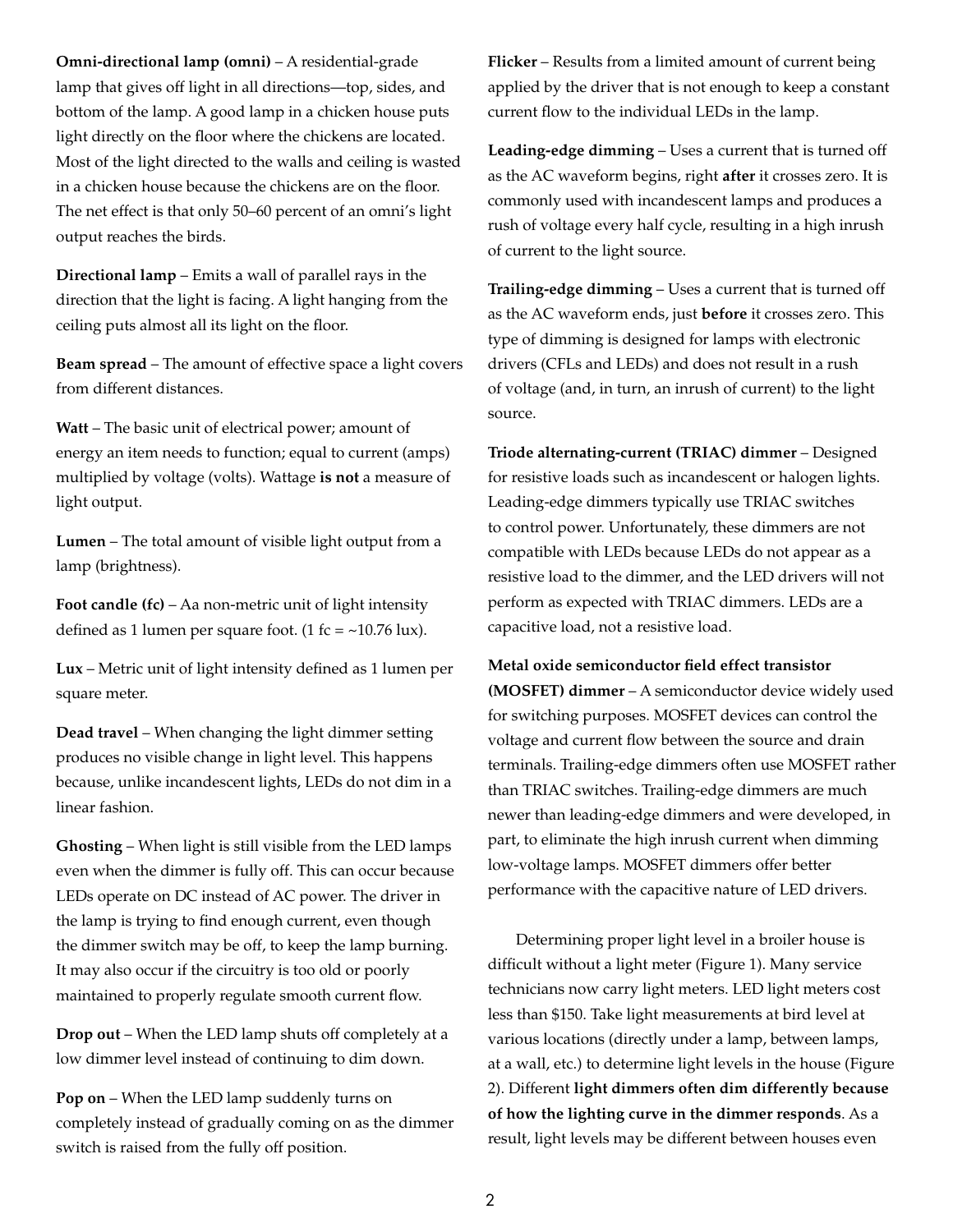



Figure 1. LED light meter used to measure light level. Figure 2. Light level at feed pan (0.68 foot candles) in a broiler house.

though the dimmers may all be set at the same dimming level, making a light meter a critical piece of equipment.

Issues often occur in certain low-end lighting situations found in today's broiler houses. In these situations, very low light output is required when the dimmer is set at a low level. However, the lamp's dimming performance depends on how well the dimming range of the dimmer matches the dimming range of the drivers in the LED lamp. Problems occur when the two do not closely match. Unfortunately, even though LED lamps must be compatible with phase dimmers, **there is no industry standard that defines characteristics of light dimmers** on the market today. Therefore, we are seeing compatibility issues between the variety of dimmers on the market and the multitude of LED lamps on the market. As a result, we may see one brand of dimmer work with one brand of LED lamp but not work with another.

As a general rule, **only trailing-edge dimmers should be used with any dimmable LED lamp**. Because leading-edge dimmers cut the front edge of each AC sine wave's half-cycle, a huge inrush of current flows through the lamp's circuitry, eventually damaging the electronic drivers and LED chips, leading to premature lamp failure. Trailing-edge dimmers, on the other hand, cut the back half of the AC sine wave, where the output voltage rises relatively slowly and avoids the huge current spikes that leading-edge dimmers send into capacitive-load LEDs, thereby reducing stress on the electronic drivers and LED chips and extending lamp life.

What does this all mean for the chicken grower, integrator, and lamp and dimmer distributor? Perhaps most important, **if you are using LED lamps in the chicken house, you should be using a trailing-edge dimmer to dim those lamps**. If you aren't, expect problems. If your dimmer has both leading-edge and trailing-edge capabilities, be extra cautious that someone (**you, your service tech, the catch crew, etc.**) does not switch the dimmer to a leading-edge channel and then fail to switch it back. Preferably, use directional LED lamps with an agricultural rating that indicates they are designed for chicken house applications.

If you are using omni-directional LED lamps with a smaller heat sink and lesser craftsmanship in a chicken house, expect problems. We can't haphazardly throw together a hodgepodge of lamps and dimmers and expect not to have issues. Unknowingly however, that is exactly what we have done. And **until we take the necessary actions to correct those missteps, lamp failures will continue**. Using the right LED lamp in combination with the right light dimmer will solve many of the issues currently being experienced with premature lamp failures and erratic dimming behavior.

## **The Bottom Line**

Any combination of lamps and dimmers that delivers improper lighting and dimming does nothing but "cheat the chickens." Cheating the chickens comes with a price that always seems to be reflected on the settlement sheet.